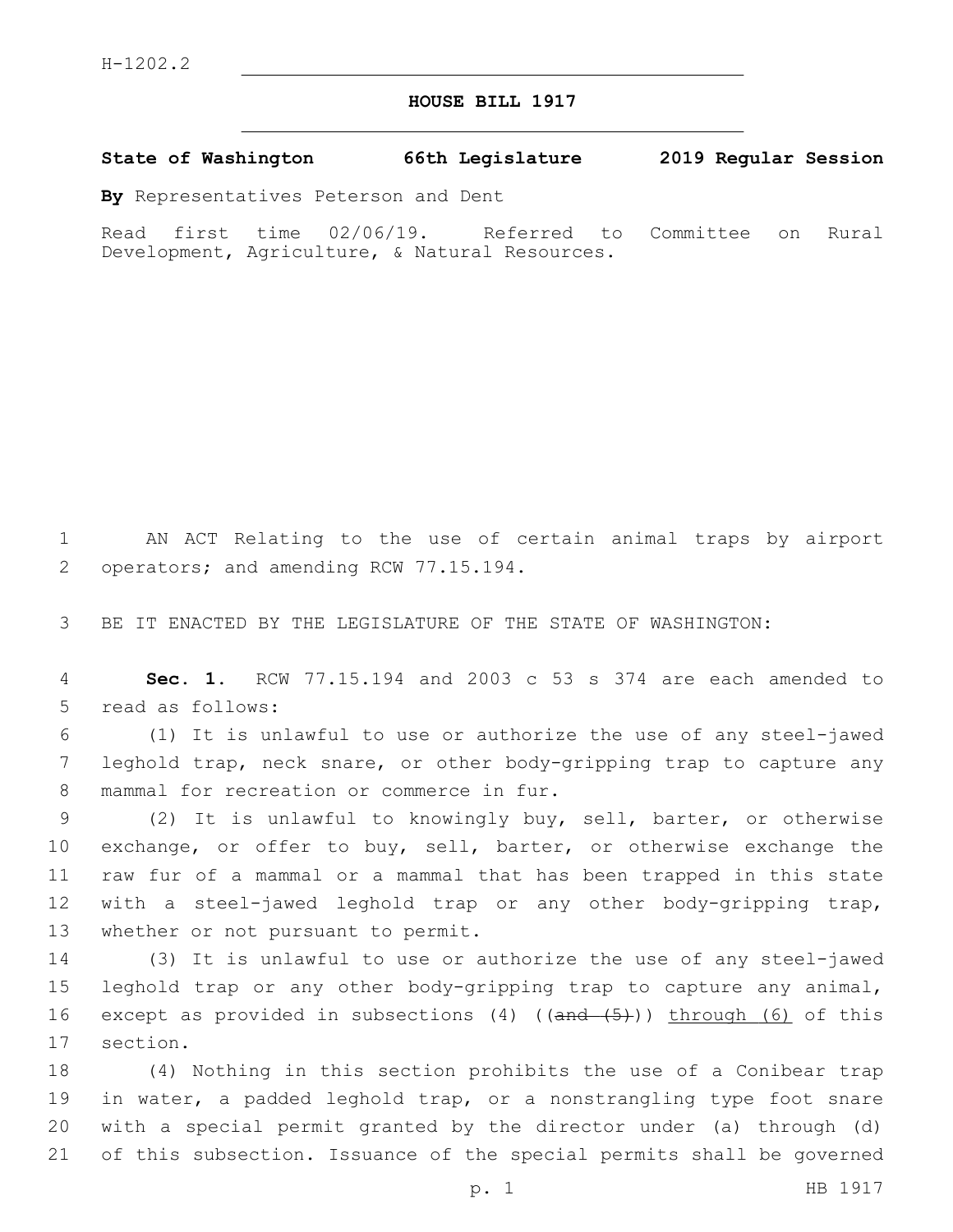by rules adopted by the department and in accordance with the requirements of this section. Every person granted a special permit to use a trap or device listed in this subsection shall check the 4 trap or device at least every twenty-four hours.

 (a) Nothing in this section prohibits the director, in consultation with the department of social and health services or the United States department of health and human services from granting a permit to use traps listed in this subsection for the purpose of protecting people from threats to their health and safety.

 (b) Nothing in this section prohibits the director from granting a special permit to use traps listed in this subsection to a person who applies for such a permit in writing, and who establishes that there exists on a property an animal problem that has not been and cannot be reasonably abated by the use of nonlethal control tools, including but not limited to guard animals, electric fencing, or box and cage traps, or if such nonlethal means cannot be reasonably applied. Upon making a finding in writing that the animal problem has not been and cannot be reasonably abated by nonlethal control tools 19 or if the tools cannot be reasonably applied, the director may authorize the use, setting, placing, or maintenance of the traps for 21 a period not to exceed thirty days.

 (c) Nothing in this section prohibits the director from granting a special permit to department employees or agents to use traps listed in this subsection where the use of the traps is the only practical means of protecting threatened or endangered species as 26 designated under RCW 77.08.010.

 (d) Nothing in this section prohibits the director from issuing a permit to use traps listed in this subsection, excluding Conibear traps, for the conduct of legitimate wildlife research.

 (5) Nothing in this section prohibits the United States fish and wildlife service, its employees or agents, from using a trap listed in subsection (4) of this section where the fish and wildlife service determines, in consultation with the director, that the use of such traps is necessary to protect species listed as threatened or endangered under the federal endangered species act (16 U.S.C. Sec. 1531 et seq.).36

 (6)(a) An airport operator that uses a padded foot, leghold, or any other body-gripping trap for the protection of human and aviation security to secure an animal is exempt from the provisions of subsection (3) of this section if: (i) Once every five years, the